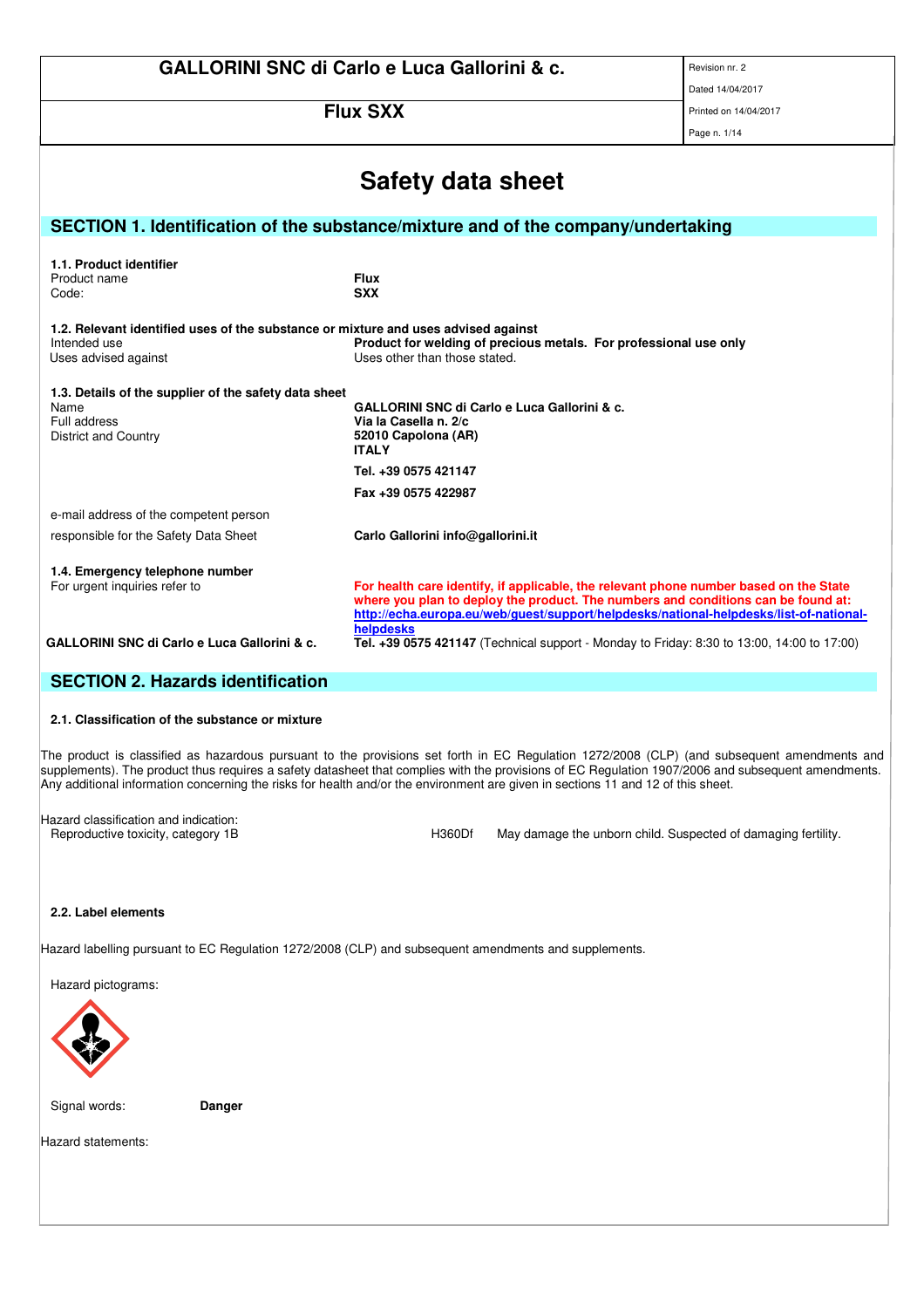| <b>Flux SXX</b>                |                               |                                                                                                                                                                                                                      | Dated 14/04/2017                                                                                                                                                                                                                                                                                                                                                       |
|--------------------------------|-------------------------------|----------------------------------------------------------------------------------------------------------------------------------------------------------------------------------------------------------------------|------------------------------------------------------------------------------------------------------------------------------------------------------------------------------------------------------------------------------------------------------------------------------------------------------------------------------------------------------------------------|
|                                |                               |                                                                                                                                                                                                                      | Printed on 14/04/2017                                                                                                                                                                                                                                                                                                                                                  |
|                                |                               |                                                                                                                                                                                                                      | Page n. 2/14                                                                                                                                                                                                                                                                                                                                                           |
|                                |                               |                                                                                                                                                                                                                      |                                                                                                                                                                                                                                                                                                                                                                        |
|                                |                               |                                                                                                                                                                                                                      |                                                                                                                                                                                                                                                                                                                                                                        |
|                                |                               |                                                                                                                                                                                                                      |                                                                                                                                                                                                                                                                                                                                                                        |
|                                |                               |                                                                                                                                                                                                                      |                                                                                                                                                                                                                                                                                                                                                                        |
|                                |                               |                                                                                                                                                                                                                      |                                                                                                                                                                                                                                                                                                                                                                        |
|                                |                               |                                                                                                                                                                                                                      |                                                                                                                                                                                                                                                                                                                                                                        |
|                                |                               |                                                                                                                                                                                                                      |                                                                                                                                                                                                                                                                                                                                                                        |
| Collect spillage.              |                               |                                                                                                                                                                                                                      |                                                                                                                                                                                                                                                                                                                                                                        |
|                                |                               |                                                                                                                                                                                                                      |                                                                                                                                                                                                                                                                                                                                                                        |
|                                |                               |                                                                                                                                                                                                                      |                                                                                                                                                                                                                                                                                                                                                                        |
|                                |                               |                                                                                                                                                                                                                      |                                                                                                                                                                                                                                                                                                                                                                        |
|                                |                               |                                                                                                                                                                                                                      |                                                                                                                                                                                                                                                                                                                                                                        |
|                                |                               |                                                                                                                                                                                                                      |                                                                                                                                                                                                                                                                                                                                                                        |
|                                |                               |                                                                                                                                                                                                                      |                                                                                                                                                                                                                                                                                                                                                                        |
|                                |                               |                                                                                                                                                                                                                      |                                                                                                                                                                                                                                                                                                                                                                        |
|                                |                               |                                                                                                                                                                                                                      |                                                                                                                                                                                                                                                                                                                                                                        |
|                                |                               |                                                                                                                                                                                                                      |                                                                                                                                                                                                                                                                                                                                                                        |
|                                |                               | Classification 1272/2008 (CLP)                                                                                                                                                                                       |                                                                                                                                                                                                                                                                                                                                                                        |
|                                |                               |                                                                                                                                                                                                                      |                                                                                                                                                                                                                                                                                                                                                                        |
|                                |                               | Repr. 1B H360FD                                                                                                                                                                                                      |                                                                                                                                                                                                                                                                                                                                                                        |
|                                |                               |                                                                                                                                                                                                                      |                                                                                                                                                                                                                                                                                                                                                                        |
|                                |                               |                                                                                                                                                                                                                      |                                                                                                                                                                                                                                                                                                                                                                        |
| Reg. no. 01-2119486683-25-0027 |                               |                                                                                                                                                                                                                      |                                                                                                                                                                                                                                                                                                                                                                        |
|                                |                               |                                                                                                                                                                                                                      |                                                                                                                                                                                                                                                                                                                                                                        |
|                                |                               |                                                                                                                                                                                                                      |                                                                                                                                                                                                                                                                                                                                                                        |
|                                |                               |                                                                                                                                                                                                                      |                                                                                                                                                                                                                                                                                                                                                                        |
| Reg. no. 01-2119480418-32-0043 |                               |                                                                                                                                                                                                                      |                                                                                                                                                                                                                                                                                                                                                                        |
|                                | CAS 8050-09-7 $25 \le x < 40$ | Restricted to professional users.<br>Obtain special instructions before use.<br>Avoid release to the environment.<br>The full wording of hazard (H) phrases is given in section 16 of the sheet.<br>$60 \leq x < 75$ | May damage the unborn child. Suspected of damaging fertility.<br>Wear protective gloves / clothing and eye / face protection.<br>IF exposed or concerned: Get medical advice / attention.<br>On the basis of available data, the product does not contain any PBT or vPvB in percentage greater than 0,1%.<br><b>SECTION 3. Composition/information on ingredients</b> |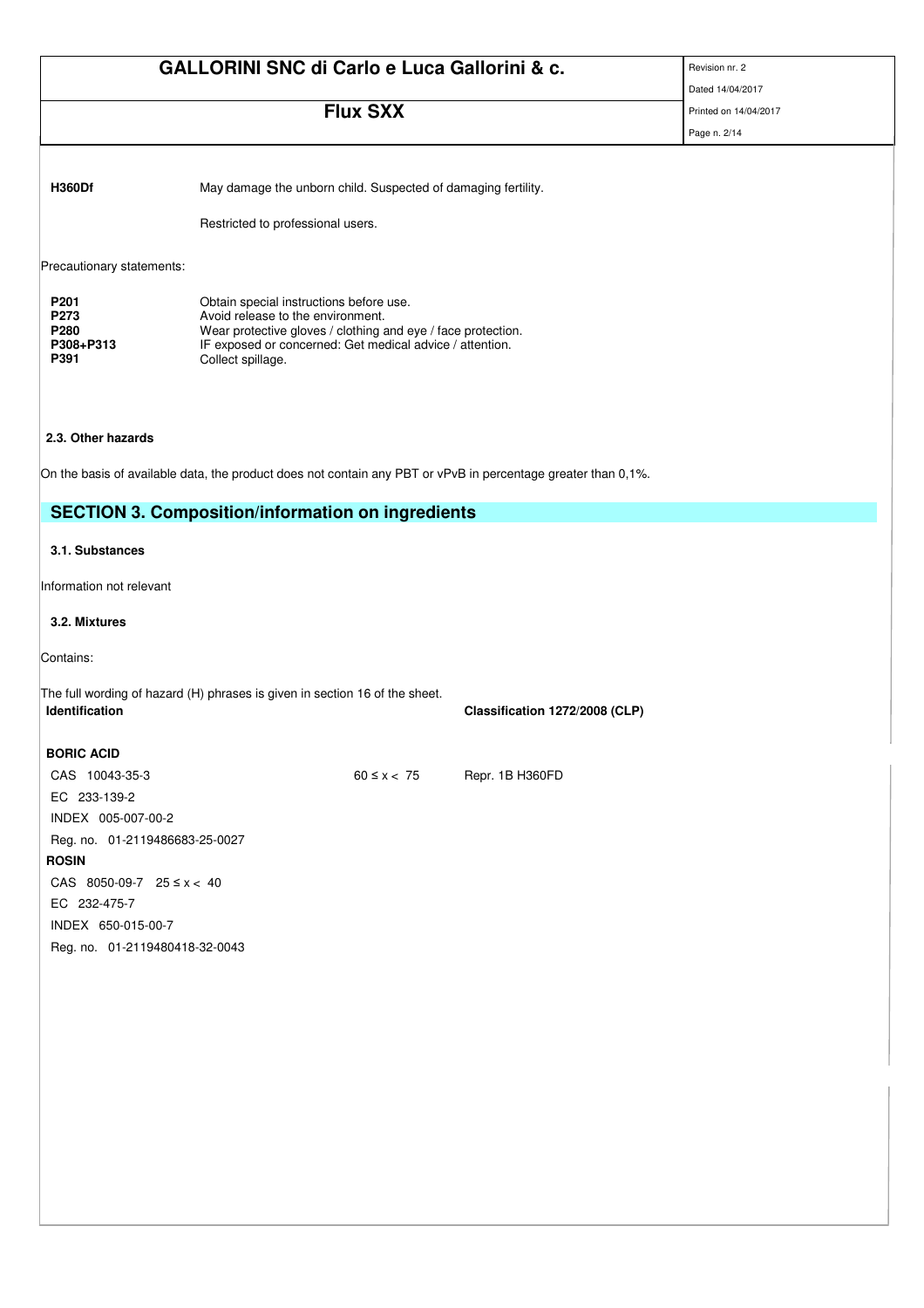| <b>GALLORINI SNC di Carlo e Luca Gallorini &amp; c.</b> | Revision nr. 2   |
|---------------------------------------------------------|------------------|
|                                                         | Dated 14/04/2017 |

**FILIX SXX** Printed on 14/04/2017

Page n. 3/14

# **SECTION 4. First aid measures**

## **4.1. Description of first aid measures**

EYES: Remove contact lenses, if present. Wash immediately with plenty of water for at least 15 minutes, opening the eyelids fully. If problem persists, seek medical advice.

SKIN: Remove contaminated clothing. Wash immediately with plenty of water. If irritation persists, get medical advice/attention. Wash contaminated clothing before using it again.

INHALATION: Remove to open air. In the event of breathing difficulties, get medical advice/attention immediately.

INGESTION: Get medical advice/attention. Induce vomiting only if indicated by the doctor. Never give anything by mouth to an unconscious person, unless authorised by a doctor.

## BORIC ACID

Swallowing small quantities (one teaspoon) will cause no harm to healthy adults. If larger amounts are swallowed, give two glasses of water to drink and seek medical attention.

Note to physicians: Observation only is required for adult ingestion of less than 5 grams of boric acid. For ingestion in excess of 5 grams, maintain adequate kidney function and force fluids.

PROTECTIVE MEASURES FOR THE FIRST RESCUE WORKERS: for PPE (personal protection equipment) required for first aid refer to section 8.2 of this safety data sheet.

# **4.2. Most important symptoms and effects, both acute and delayed**

Specific information on symptoms and effects caused by the product are unknown.

**4.3. Indication of any immediate medical attention and special treatment needed**

# **SECTION 5. Firefighting measures**

#### **5.1. Extinguishing media**

SUITABLE EXTINGUISHING EQUIPMENT Use dry chemical, CO2 or sand.

UNSUITABLE EXTINGUISHING EQUIPMENT Do not use water, gaseous extinguishing media or foam.

# **5.2. Special hazards arising from the substance or mixture**

HAZARDS CAUSED BY EXPOSURE IN THE EVENT OF FIRE

Do not breathe combustion products. The product is combustible and, when the powder is released into the air in sufficient concentrations and in the presence of a source of ignition, it can create explosive mixtures with air. Fires may start or get worse by leakage of the solid product from the container, when it reaches high temperatures or through contact with sources of ignition.

**5.3. Advice for firefighters**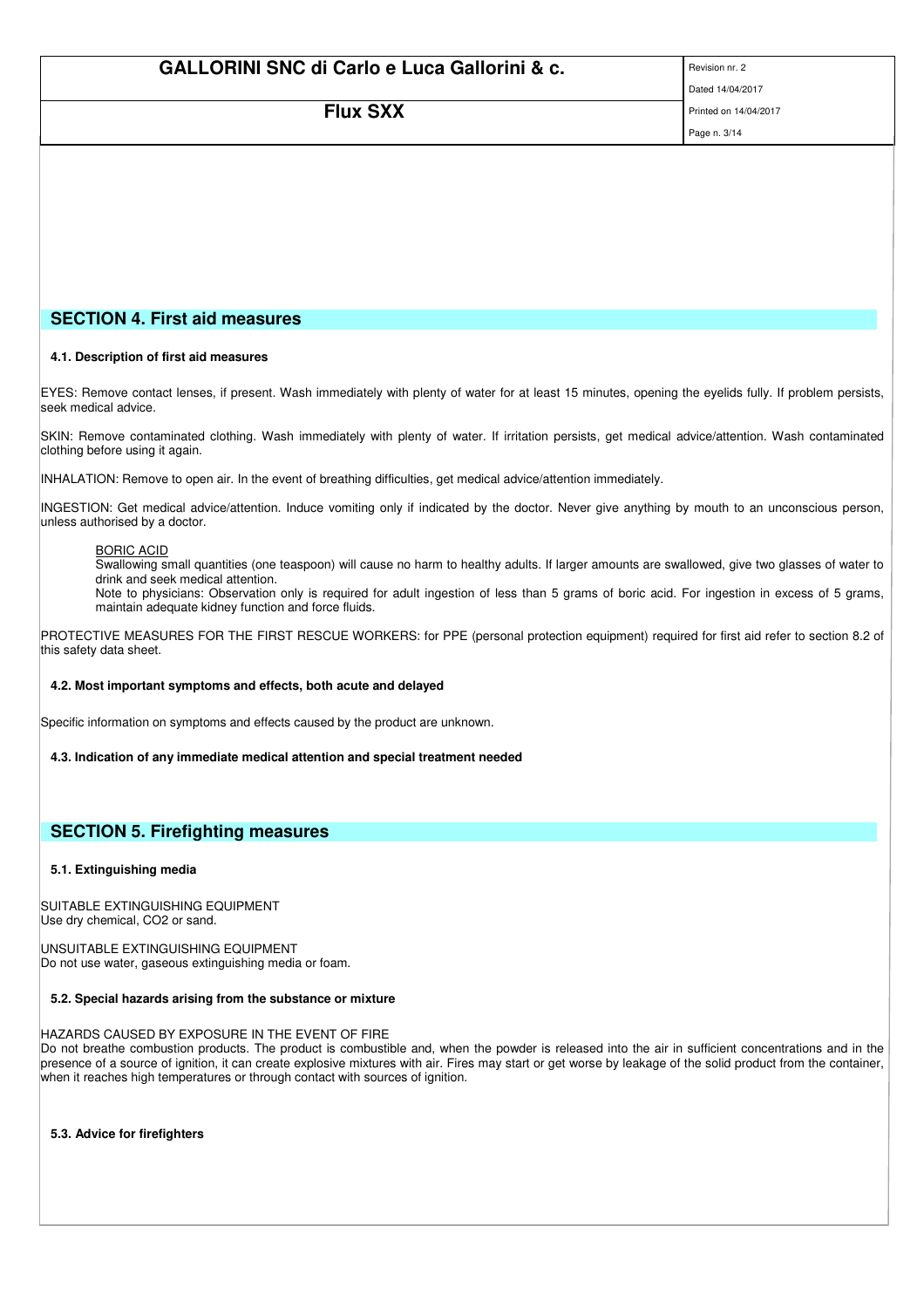# **FILIX SXX** Printed on 14/04/2017

Page n. 4/14

GENERAL INFORMATION

Use jets of water to cool the containers to prevent product decomposition and the development of substances potentially hazardous for health. Always wear full fire prevention gear. Collect extinguishing water to prevent it from draining into the sewer system. Dispose of contaminated water used for extinction and the remains of the fire according to applicable regulations.

SPECIAL PROTECTIVE EQUIPMENT FOR FIRE-FIGHTERS

Normal fire fighting clothing i.e. fire kit (BS EN 469), gloves (BS EN 659) and boots (HO specification A29 and A30) in combination with self-contained open circuit positive pressure compressed air breathing apparatus (BS EN 137).

# **SECTION 6. Accidental release measures**

## **6.1. Personal precautions, protective equipment and emergency procedures**

If there are no contraindications, spray powder with water to prevent the formation of dust. Wear suitable protective equipment (including personal protective equipment referred to under Section 8 of the safety data sheet) to prevent any contamination of skin, eyes and personal clothing. These indications apply for both processing staff and those involved in emergency procedures.

# **6.2. Environmental precautions**

The product must not penetrate into the sewer system or come into contact with surface water or ground water.

## **6.3. Methods and material for containment and cleaning up**

Collect the leaked product and place it in containers for recovery or disposal. If the product is flammable, use explosion-proof equipment. If there are no contraindications, use jets of water to eliminate product residues.

Make sure the leakage site is well aired. Evaluate the compatibility of the container to be used, by checking section 10. Contaminated material should be disposed of in compliance with the provisions set forth in point 13.

## **6.4. Reference to other sections**

Any information on personal protection and disposal is given in sections 8 and 13. **SECTION 7. Handling and storage**

# **7.1. Precautions for safe handling**

Keep away from heat, sparks and naked flames; do not smoke or use matches or lighters. Vapours may catch fire and an explosion may occur; vapour accumulation is therefore to be avoided by leaving windows and doors open and ensuring good cross ventilation. Without adequate ventilation, vapours may accumulate at ground level and, if ignited, catch fire even at a distance, with the danger of backfire. Avoid bunching of electrostatic charges. When performing transfer operations involving large containers, connect to an earthing system and wear antistatic footwear. In order to avoid the risk of fires and explosions, never use compressed air when handling. Open containers with caution as they may be pressurised. Do not eat, drink or smoke during use. Avoid leakage of the product into the environment.

#### **7.2. Conditions for safe storage, including any incompatibilities**

Store only in the original container. Store the containers sealed, in a well ventilated place, away from direct sunlight. Store in a well ventilated place, keep far away from sources of heat, naked flames and sparks and other sources of ignition. Keep containers away from any incompatible materials, see section 10 for details.

Avoid the formation and deposition of dust. Avoid impact, friction and electro-static loading; risk of ignition! Render equipment and apparatus inert (inert gases) and earth before putting into operation. Use antistatic tools.

Keep away from strong oxidizing agents

Avoid direct exposure to the sun. Make sure there is adequate ventilation. Keep preferably at temperatures between 20 ° C and 35 ° C and to avoid temperatures below -5 ° C and above 40 ° C.

# **7.3. Specific end use(s)**

No use other than specified in Section 1.2 of this safety data sheet.

# **SECTION 8. Exposure controls/personal protection**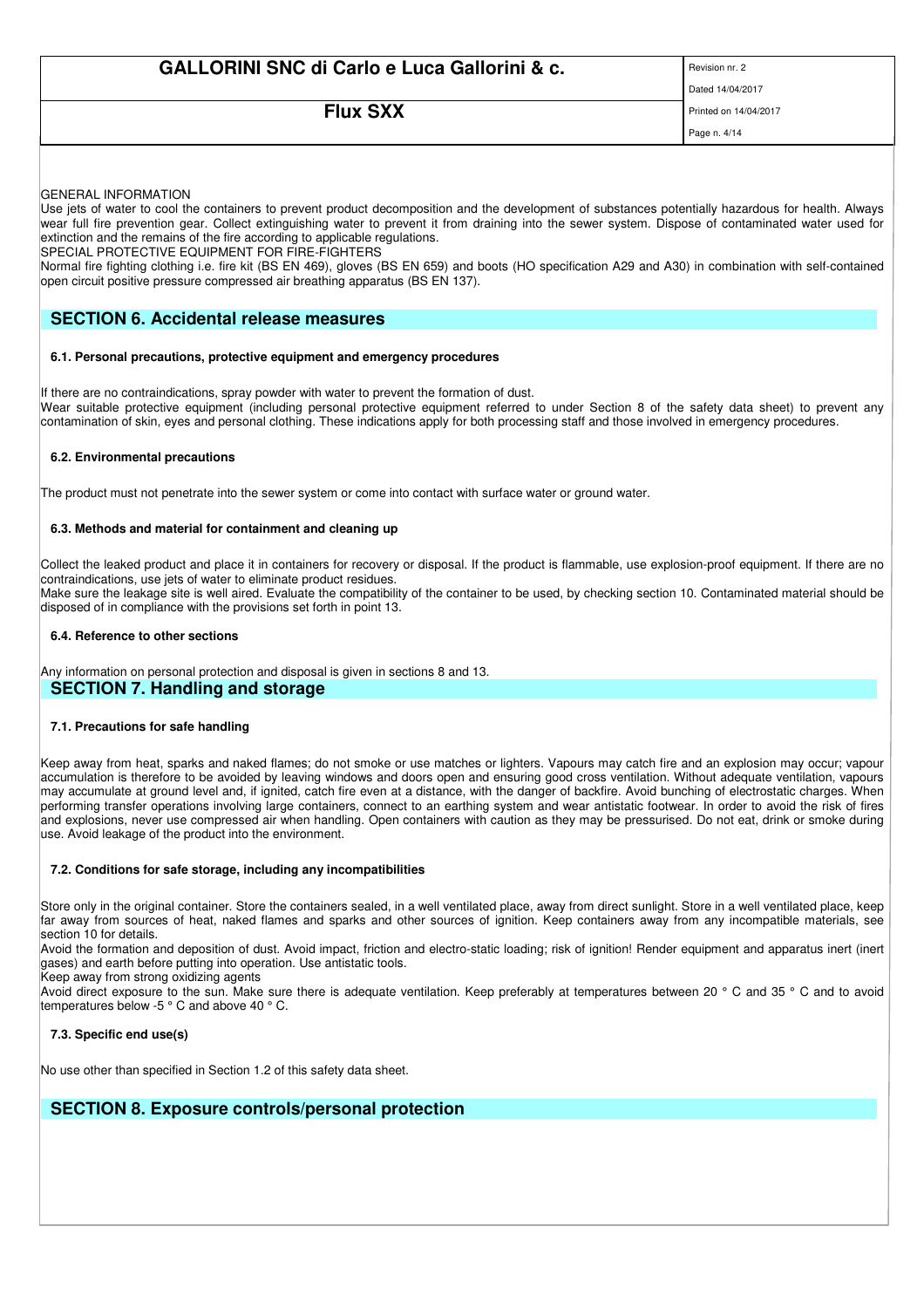|                                                                                                                                         |                                                                                                                                                        |                                        |                                            |                                                                                                                                                                                                                                                                                                                                                                                                                                                                                                                                                                                                                                                                                                                |                          |                        |                                 | Revision nr. 2        |                   |
|-----------------------------------------------------------------------------------------------------------------------------------------|--------------------------------------------------------------------------------------------------------------------------------------------------------|----------------------------------------|--------------------------------------------|----------------------------------------------------------------------------------------------------------------------------------------------------------------------------------------------------------------------------------------------------------------------------------------------------------------------------------------------------------------------------------------------------------------------------------------------------------------------------------------------------------------------------------------------------------------------------------------------------------------------------------------------------------------------------------------------------------------|--------------------------|------------------------|---------------------------------|-----------------------|-------------------|
|                                                                                                                                         | <b>GALLORINI SNC di Carlo e Luca Gallorini &amp; c.</b>                                                                                                |                                        |                                            |                                                                                                                                                                                                                                                                                                                                                                                                                                                                                                                                                                                                                                                                                                                | Dated 14/04/2017         |                        |                                 |                       |                   |
|                                                                                                                                         |                                                                                                                                                        |                                        |                                            |                                                                                                                                                                                                                                                                                                                                                                                                                                                                                                                                                                                                                                                                                                                |                          |                        |                                 |                       |                   |
|                                                                                                                                         |                                                                                                                                                        |                                        | <b>Flux SXX</b>                            |                                                                                                                                                                                                                                                                                                                                                                                                                                                                                                                                                                                                                                                                                                                |                          |                        |                                 | Printed on 14/04/2017 |                   |
|                                                                                                                                         |                                                                                                                                                        |                                        |                                            |                                                                                                                                                                                                                                                                                                                                                                                                                                                                                                                                                                                                                                                                                                                |                          |                        |                                 | Page n. 5/14          |                   |
| 8.1. Control parameters                                                                                                                 |                                                                                                                                                        |                                        |                                            |                                                                                                                                                                                                                                                                                                                                                                                                                                                                                                                                                                                                                                                                                                                |                          |                        |                                 |                       |                   |
| <b>Regulatory References:</b>                                                                                                           |                                                                                                                                                        |                                        |                                            |                                                                                                                                                                                                                                                                                                                                                                                                                                                                                                                                                                                                                                                                                                                |                          |                        |                                 |                       |                   |
| DEU<br><b>DNK</b><br><b>ESP</b><br><b>FRA</b><br><b>GBR</b><br><b>HUN</b><br><b>ITA</b><br><b>NLD</b><br><b>POL</b><br><b>SWE</b><br>EU | Deutschland<br>Danmark<br>España<br>France<br>United Kingdom<br>Magyarország<br>Italia<br>Nederland<br>Polska<br>Sverige<br>OEL EU<br><b>TLV-ACGIH</b> |                                        | MAK-und BAT-Werte-Liste 2012<br>ACGIH 2016 | Graensevaerdier per stoffer og materialer<br>INSHT - Límites de exposición profesional para agentes químicos en España 2015<br>JORF n°0109 du 10 mai 2012 page 8773 texte n° 102<br>EH40/2005 Workplace exposure limits<br>50/2011. (XII. 22.) NGM rendelet a munkahelyek kémiai biztonságáról<br>Decreto Legislativo 9 Aprile 2008, n.81<br>Databank of the social and Economic Concil of Netherlands (SER) Values, AF 2011:18<br>ROZPORZĄDZENIE MINISTRA PRACY I POLITYKI SPOŁECZNEJ z dnia 16 grudnia 2011r<br>Occupational Exposure Limit Values, AF 2011:18<br>Directive (EU) 2017/164; Directive 2009/161/EU; Directive 2006/15/EC; Directive 2004/37/EC; Directive<br>2000/39/EC; Directive 91/322/EEC. |                          |                        |                                 |                       |                   |
| <b>BORIC ACID</b>                                                                                                                       |                                                                                                                                                        |                                        |                                            |                                                                                                                                                                                                                                                                                                                                                                                                                                                                                                                                                                                                                                                                                                                |                          |                        |                                 |                       |                   |
| <b>Threshold Limit Value</b>                                                                                                            |                                                                                                                                                        |                                        |                                            |                                                                                                                                                                                                                                                                                                                                                                                                                                                                                                                                                                                                                                                                                                                |                          |                        |                                 |                       |                   |
| Type                                                                                                                                    |                                                                                                                                                        | Country                                | TWA/8h                                     |                                                                                                                                                                                                                                                                                                                                                                                                                                                                                                                                                                                                                                                                                                                | STEL/15min               |                        |                                 |                       |                   |
|                                                                                                                                         |                                                                                                                                                        |                                        | mg/m3                                      | ppm                                                                                                                                                                                                                                                                                                                                                                                                                                                                                                                                                                                                                                                                                                            | mg/m3                    | ppm                    |                                 |                       |                   |
| <b>TLV-ACGIH</b>                                                                                                                        |                                                                                                                                                        |                                        | $\overline{c}$                             |                                                                                                                                                                                                                                                                                                                                                                                                                                                                                                                                                                                                                                                                                                                | 6                        |                        | <b>INHAL</b>                    |                       |                   |
|                                                                                                                                         | Predicted no-effect concentration - PNEC                                                                                                               |                                        |                                            |                                                                                                                                                                                                                                                                                                                                                                                                                                                                                                                                                                                                                                                                                                                |                          |                        |                                 |                       |                   |
| Normal value in fresh water<br>Normal value in marine water                                                                             | Normal value of STP microorganisms<br>Normal value for the terrestrial compartment                                                                     |                                        |                                            |                                                                                                                                                                                                                                                                                                                                                                                                                                                                                                                                                                                                                                                                                                                | 2,9<br>2,9<br>10<br>5.7  |                        | mq/l<br>ma/l<br>mq/l<br>mg/kg/d |                       |                   |
|                                                                                                                                         | Health - Derived no-effect level - DNEL / DMEL                                                                                                         |                                        |                                            |                                                                                                                                                                                                                                                                                                                                                                                                                                                                                                                                                                                                                                                                                                                |                          | Effects on             |                                 |                       |                   |
| Route of exposure                                                                                                                       |                                                                                                                                                        | Effects on<br>consumers<br>Acute local | Acute systemic                             | Chronic local                                                                                                                                                                                                                                                                                                                                                                                                                                                                                                                                                                                                                                                                                                  | Chronic                  | workers<br>Acute local | Acute                           | Chronic local         | Chronic           |
| Oral                                                                                                                                    |                                                                                                                                                        |                                        |                                            |                                                                                                                                                                                                                                                                                                                                                                                                                                                                                                                                                                                                                                                                                                                | systemic<br>$0.98$ mg/kg |                        | systemic                        |                       | systemic          |
| Inhalation                                                                                                                              |                                                                                                                                                        |                                        |                                            |                                                                                                                                                                                                                                                                                                                                                                                                                                                                                                                                                                                                                                                                                                                | bw/d<br>4,15 mg/m3       |                        |                                 |                       | $8,3$ mg/m $3$    |
| Skin                                                                                                                                    |                                                                                                                                                        |                                        |                                            |                                                                                                                                                                                                                                                                                                                                                                                                                                                                                                                                                                                                                                                                                                                | 196 mg/kg<br>bw/d        |                        |                                 |                       | 392 mg/kg<br>bw/d |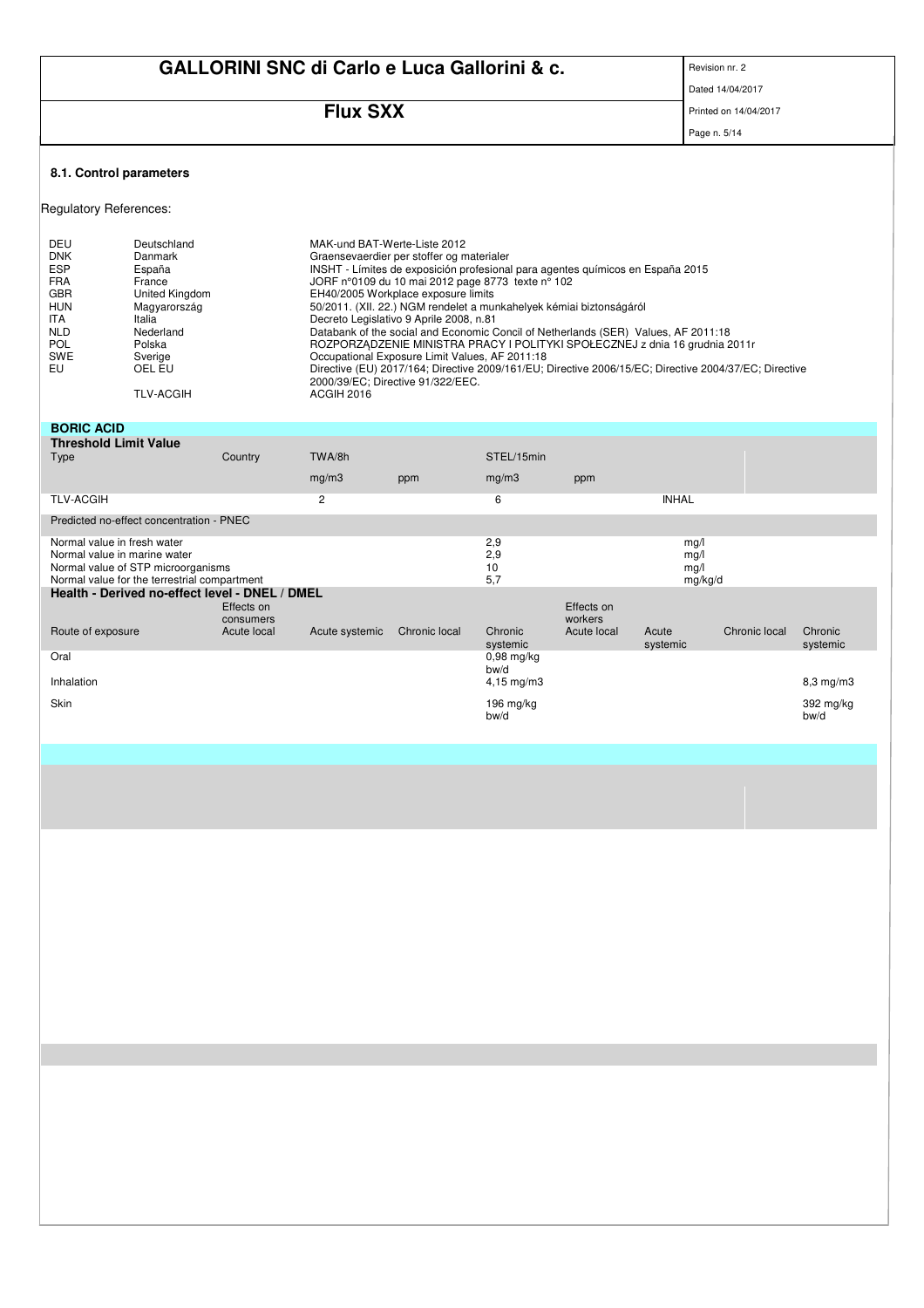| <b>GALLORINI SNC di Carlo e Luca Gallorini &amp; c.</b>                                                                                                                                                                                                                                                               | Revision nr. 2        |
|-----------------------------------------------------------------------------------------------------------------------------------------------------------------------------------------------------------------------------------------------------------------------------------------------------------------------|-----------------------|
|                                                                                                                                                                                                                                                                                                                       | Dated 14/04/2017      |
| <b>Flux SXX</b>                                                                                                                                                                                                                                                                                                       | Printed on 14/04/2017 |
|                                                                                                                                                                                                                                                                                                                       | Page n. 6/14          |
|                                                                                                                                                                                                                                                                                                                       |                       |
|                                                                                                                                                                                                                                                                                                                       |                       |
|                                                                                                                                                                                                                                                                                                                       |                       |
|                                                                                                                                                                                                                                                                                                                       |                       |
|                                                                                                                                                                                                                                                                                                                       |                       |
|                                                                                                                                                                                                                                                                                                                       |                       |
|                                                                                                                                                                                                                                                                                                                       |                       |
|                                                                                                                                                                                                                                                                                                                       |                       |
| Legend:                                                                                                                                                                                                                                                                                                               |                       |
| (C) = CEILING ; INHAL = Inhalable Fraction ; RESP = Respirable Fraction ; THORA = Thoracic Fraction.<br>$VND$ = hazard identified but no DNEL/PNEC available ; NEA = no exposure expected ; NPI = no hazard identified.                                                                                               |                       |
|                                                                                                                                                                                                                                                                                                                       |                       |
| During the risk assessment process, it is essential to take into consideration the ACGIH occupational exposure levels for inert particulate not otherwise<br>classified (PNOC respirable fraction: 3 mg/m3; PNOC inhalable fraction: 10 mg/m3). For values above these limits, use a P type filter, whose class (1, 2 |                       |
| or 3) must be chosen according to the outcome of risk assessment.                                                                                                                                                                                                                                                     |                       |
| 8.2. Exposure controls                                                                                                                                                                                                                                                                                                |                       |
|                                                                                                                                                                                                                                                                                                                       |                       |
| As the use of adequate technical equipment must always take priority over personal protective equipment, make sure that the workplace is well aired<br>through effective local aspiration.                                                                                                                            |                       |
| When choosing personal protective equipment, ask your chemical substance supplier for advice.<br>Personal protective equipment must be CE marked, showing that it complies with applicable standards.                                                                                                                 |                       |
| Provide an emergency shower with face and eye wash station.                                                                                                                                                                                                                                                           |                       |
| <b>HAND PROTECTION</b>                                                                                                                                                                                                                                                                                                |                       |
| In the case of prolonged contact with the product, protect the hands with penetration-resistant work gloves (see standard EN 374).                                                                                                                                                                                    |                       |
| Work glove material must be chosen according to the use process and the products that may form. Latex gloves may cause sensitivity reactions.<br>Recommended material: rubber, nitrile and butyls.                                                                                                                    |                       |
|                                                                                                                                                                                                                                                                                                                       |                       |
| <b>SKIN PROTECTION</b><br>Wear category I professional long-sleeved overalls and safety footwear (see Directive 89/686/EEC and standard EN ISO 20344). Wash body with soap                                                                                                                                            |                       |
| and water after removing protective clothing.                                                                                                                                                                                                                                                                         |                       |
| <b>EYE PROTECTION</b>                                                                                                                                                                                                                                                                                                 |                       |
| Wear airtight protective goggles (see standard EN 166). Do not use contact lenses.                                                                                                                                                                                                                                    |                       |
|                                                                                                                                                                                                                                                                                                                       |                       |
| <b>RESPIRATORY PROTECTION</b><br>Use a type FFP3 filtering facemask (see standard EN 149).                                                                                                                                                                                                                            |                       |
|                                                                                                                                                                                                                                                                                                                       |                       |
| <b>ENVIRONMENTAL EXPOSURE CONTROLS</b><br>The emissions generated by manufacturing processes, including those generated by ventilation equipment, should be checked to ensure compliance with                                                                                                                         |                       |
| environmental standards.<br>Product residues must not be indiscriminately disposed of with waste water or by dumping in waterways.                                                                                                                                                                                    |                       |
|                                                                                                                                                                                                                                                                                                                       |                       |
| For more information refer to the exposure scenarios available on request:<br>ZINC POWDER (stabilized)<br>$\bullet$                                                                                                                                                                                                   |                       |
| <b>BORIC ACID</b><br>$\bullet$                                                                                                                                                                                                                                                                                        |                       |
| DISODIUM OCTABORATE TETRAHYDRATE<br>$\bullet$<br><b>COPPER POWDER</b><br>$\bullet$                                                                                                                                                                                                                                    |                       |
| <b>RED PHOSPHORUS</b>                                                                                                                                                                                                                                                                                                 |                       |
| <b>SECTION 9. Physical and chemical properties</b>                                                                                                                                                                                                                                                                    |                       |
|                                                                                                                                                                                                                                                                                                                       |                       |
| 9.1. Information on basic physical and chemical properties                                                                                                                                                                                                                                                            |                       |

Appearance **provided** powder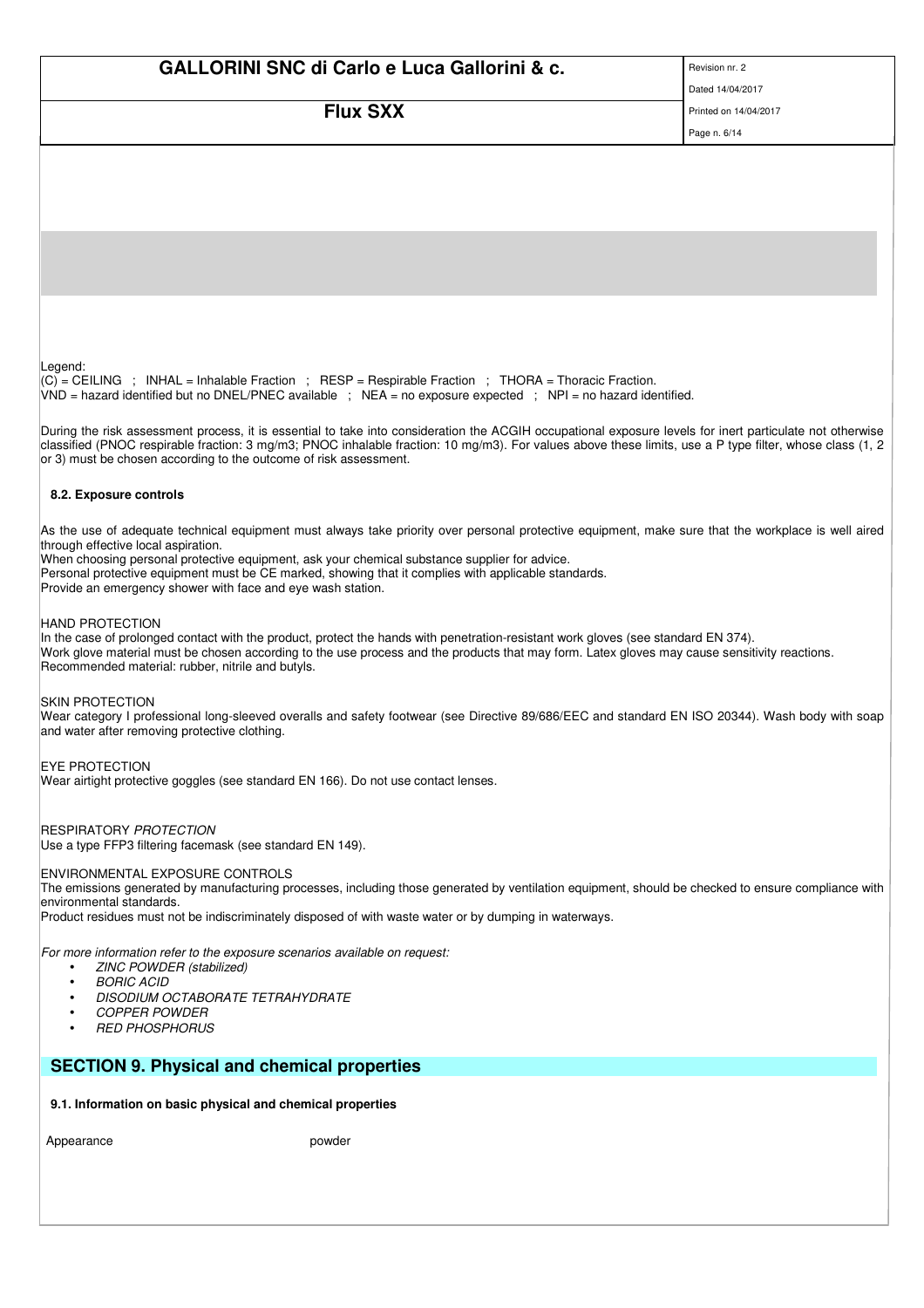# **Flux SXX** Printed on 14/04/2017

Page n. 7/14

| Colour<br>Odour<br>Odour threshold<br>рH<br>Melting point / freezing point<br>Initial boiling point<br>Boiling range<br>Flash point<br><b>Evaporation Rate</b><br>Flammability of solids and gases<br>Lower inflammability limit<br>Upper inflammability limit<br>Lower explosive limit<br>Upper explosive limit<br>Vapour pressure<br>Vapour density<br>Relative density<br>Solubility<br>Partition coefficient: n-octanol/water<br>Auto-ignition temperature<br>Decomposition temperature<br>Viscosity | <b>WHITE</b><br><b>TYPICAL, ROSIN</b><br>Not available<br>Not available<br>Not available<br>Not applicable<br>Not available<br>Not applicable<br>Not available<br>Solid no-flammable (Reg. CE 440/2008, Metodo A.10 - Report $n^{\circ}02552-17$ ,<br>13/04/2017)<br>Not available<br>Not available<br>Not available<br>Not available<br>Not available<br>Not available<br>$7.14 \text{ q/cm}3$<br>Not available<br>Not available<br>Not available<br>Not available<br>Not available |
|----------------------------------------------------------------------------------------------------------------------------------------------------------------------------------------------------------------------------------------------------------------------------------------------------------------------------------------------------------------------------------------------------------------------------------------------------------------------------------------------------------|--------------------------------------------------------------------------------------------------------------------------------------------------------------------------------------------------------------------------------------------------------------------------------------------------------------------------------------------------------------------------------------------------------------------------------------------------------------------------------------|
|                                                                                                                                                                                                                                                                                                                                                                                                                                                                                                          |                                                                                                                                                                                                                                                                                                                                                                                                                                                                                      |
|                                                                                                                                                                                                                                                                                                                                                                                                                                                                                                          |                                                                                                                                                                                                                                                                                                                                                                                                                                                                                      |
| Explosive properties                                                                                                                                                                                                                                                                                                                                                                                                                                                                                     | Not available                                                                                                                                                                                                                                                                                                                                                                                                                                                                        |
| Oxidising properties                                                                                                                                                                                                                                                                                                                                                                                                                                                                                     | Not available                                                                                                                                                                                                                                                                                                                                                                                                                                                                        |
|                                                                                                                                                                                                                                                                                                                                                                                                                                                                                                          |                                                                                                                                                                                                                                                                                                                                                                                                                                                                                      |

# **9.2. Other information**

Information not available

# **SECTION 10. Stability and reactivity**

### **10.1. Reactivity**

There are no particular risks of reaction with other substances in normal conditions of use.

## **10.2. Chemical stability**

The product is stable in normal conditions of use and storage. BORIC ACID: Decomposes at 100 ° C forming metaboric acid (HBO2) that, if further heated, is converted to boron oxide (B2O3)

### **10.3. Possibility of hazardous reactions**

The powders are potentially explosive when mixed with air.

BORIC ACID: risk of explosion on contact with acetic anhydride.

# **10.4. Conditions to avoid**

Avoid environmental dust build-up.

BORIC ACID: Avoid exposure to moisture, high temperatures and direct contact with fire and heat sources.

**10.5. Incompatible materials**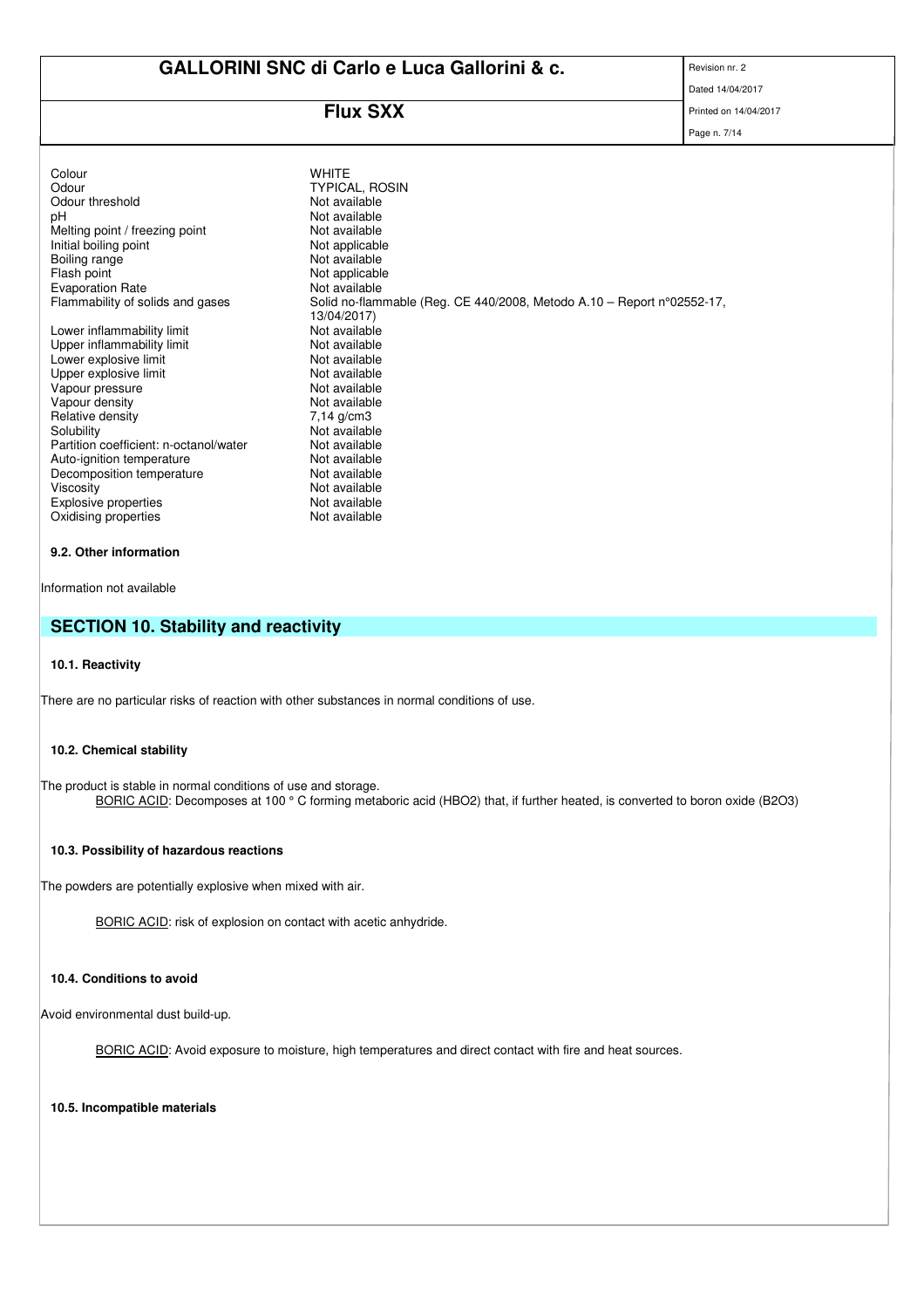# **FILIX SXX** Printed on 14/04/2017

Page n. 8/14

BORIC ACID:

strong reducing agents, such as metal or alkali metal hydrides. The boric acid reacts as a weak acid which can cause corrosion of metal of a basic nature.

**10.6. Hazardous decomposition products**

# **SECTION 11. Toxicological information**

In the absence of experimental data for the product itself, health hazards are evaluated according to the properties of the substances it contains, using the criteria specified in the applicable regulation for classification.

It is therefore necessary to take into account the concentration of the individual hazardous substances indicated in section 3, to evaluate the toxicological effects of exposure to the product.

# **11.1. Information on toxicological effects**

# ACUTE TOXICITY

LC50 (Inhalation - vapours) of the mixture:LC50 (Inhalation - vapours) of the mixture: Not classified (no significant component) LC50 (Inhalation - mists / powders) of the mixture:LC50 (Inhalation - mists / powders) of the mixture: Not classified (no significant component) LD50 (Oral) of the mixture:LD50 (Oral) of the mixture: Not classified (no significant component) LD50 (Dermal) of the mixture:LD50 (Dermal) of the mixture: Not classified (no significant component)

## BORIC ACID

LD50 (Oral)> 2660 mg/kg Rat (OECD TG 401) LD50 (Dermal)> 2000 mg/kg Rabbit (FIFRA (40 CFR 163)) LC50 (Inhalation)> 2,03 mg/l/4h Rat/aerosol (OECD TG 403)

SKIN CORROSION / IRRITATION

Does not meet the classification criteria for this hazard class

SERIOUS EYE DAMAGE / IRRITATION Does not meet the classification criteria for this hazard class

RESPIRATORY OR SKIN SENSITISATION

Does not meet the classification criteria for this hazard class

# **GERM CELL MUTAGENICITY**

Does not meet the classification criteria for this hazard class

## CARCINOGENICITY

Does not meet the classification criteria for this hazard class

## **REPRODUCTIVE TOXICITY**

May damage the unborn child - Suspected of damaging fertilityMay damage the unborn child - Suspected of damaging fertility

#### BORIC ACID

Adverse effects on sexual function and fertility Method: three-generation study (similar to OECD 416) Species: rat Doses: 0, 34 (5.9), 100 (17.5) and 336 (58.5) mg boric acid (mg B)/kg bw/day Route of administration: oral feed Results: NOAEL (male) : 100 mg/kg bw boric acid equivalent to 17.5 mg B/kg bw

Adverse effects on development of the offspring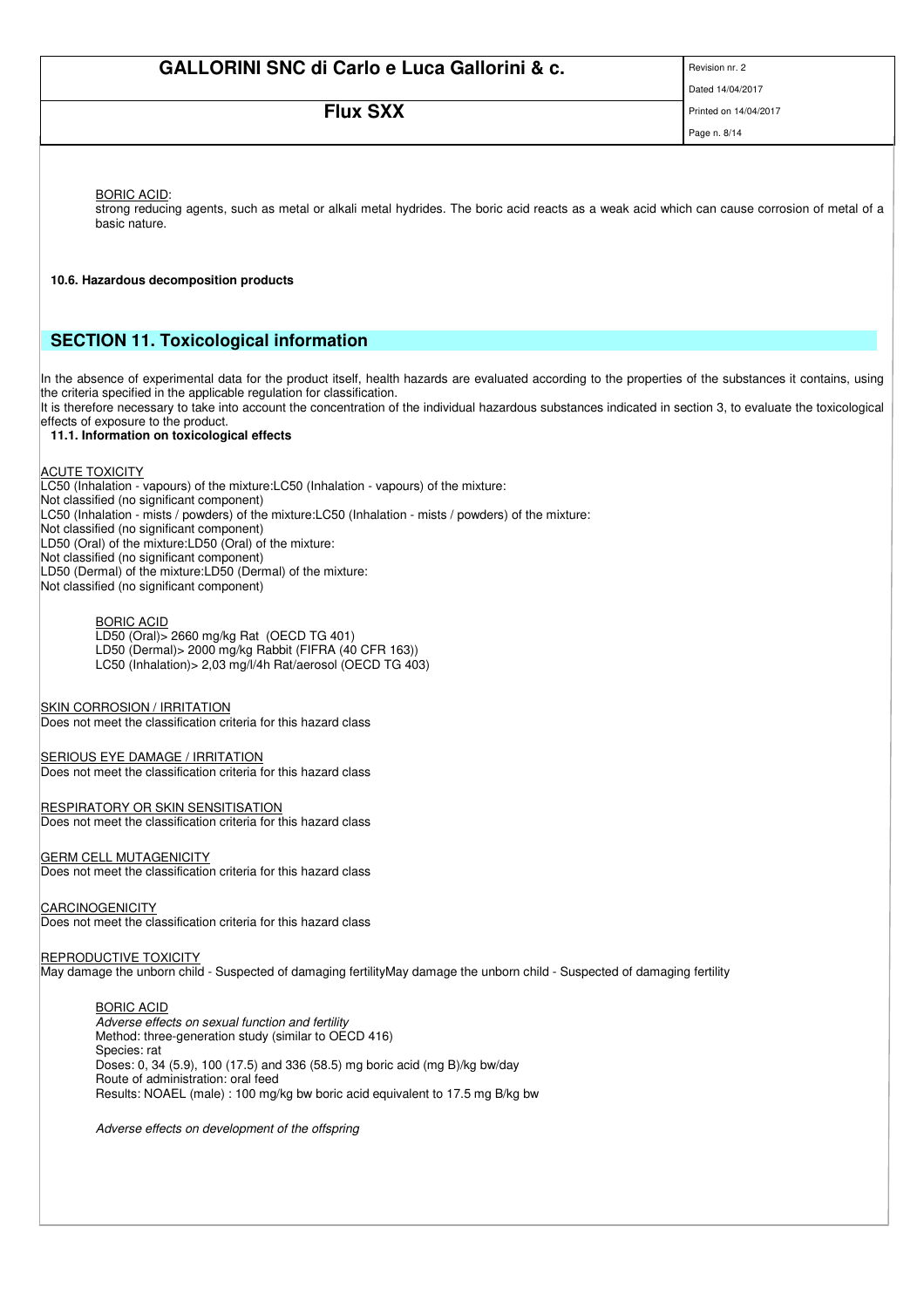**Flux SXX** Printed on 14/04/2017

Page n. 9/14 Method: OECD Guideline 414 (Prenatal Developmental Toxicity Study) Species: rat Doses:19 (3.3), 36 (6.3), 55(9.6), 76 (13.3) and 143 (25) mg boric acid (mg B)/kg bw Route of administration: oral feed Results: NOAEL : 55 mg/kg bw/day or 9.6 mg/kg bw/day (a reduction in the mean foetal bodyweight per litter and skeletal changes) **STOT - SINGLE EXPOSURE** Does not meet the classification criteria for this hazard class STOT - REPEATED EXPOSURE Does not meet the classification criteria for this hazard class **ASPIRATION HAZARD** Does not meet the classification criteria for this hazard class **SECTION 12. Ecological information** This product is dangerous for the environment and highly toxic for aquatic organisms. In the long term, it have negative effects on aquatic environment. **12.1. Toxicity** BORIC ACID LC50 - for Fish 79,7 mg/l/96h Pimephales promelas (ASTM E729-95) EC50 - for Crustacea 109 mg/l/48h Ceriodaphnia dubia (ASTM E729-95) EC50 - for Algae / Aquatic Plants 40,2 mg/l/72h Pseudokirchneriella subcapitata (OECD Guideline 201)<br>
<44.5 mg/l/ 32 d Pimephales promelas (ASTM E1241-05) < 44,5 mg/l/ 32 d Pimephales promelas (ASTM E1241-05) Chronic NOEC for Crustacea 10,8 mg/l/21 d Daphnia magna (OECD Guideline 211) Chronic NOEC for Algae / Aquatic Plants 17,5 mg/l/72h Pseudokirchneriella subcapitata (OECD Guideline 201) **12.2. Persistence and degradability** BORIC ACID Solubility in water a 20°C (EU Method A.6) mg/l Partition coefficient: n-octanol/water -1,09 Log Kow a 22°C (EU Method A.8) **12.3. Bioaccumulative potential BORIC ACID** Boron accumulates in terrestrial and aquatic plants. The BSAF values (A Biota / Sediment Accumulation Factor) derived from tests on the soil are generally <100. **12.4. Mobility in soil**

BORIC ACID

Boric acid is soluble in water and is dispersed through the ground.

## **12.5. Results of PBT and vPvB assessment**

On the basis of available data, the product does not contain any PBT or vPvB in percentage greater than 0,1%.

**12.6. Other adverse effects**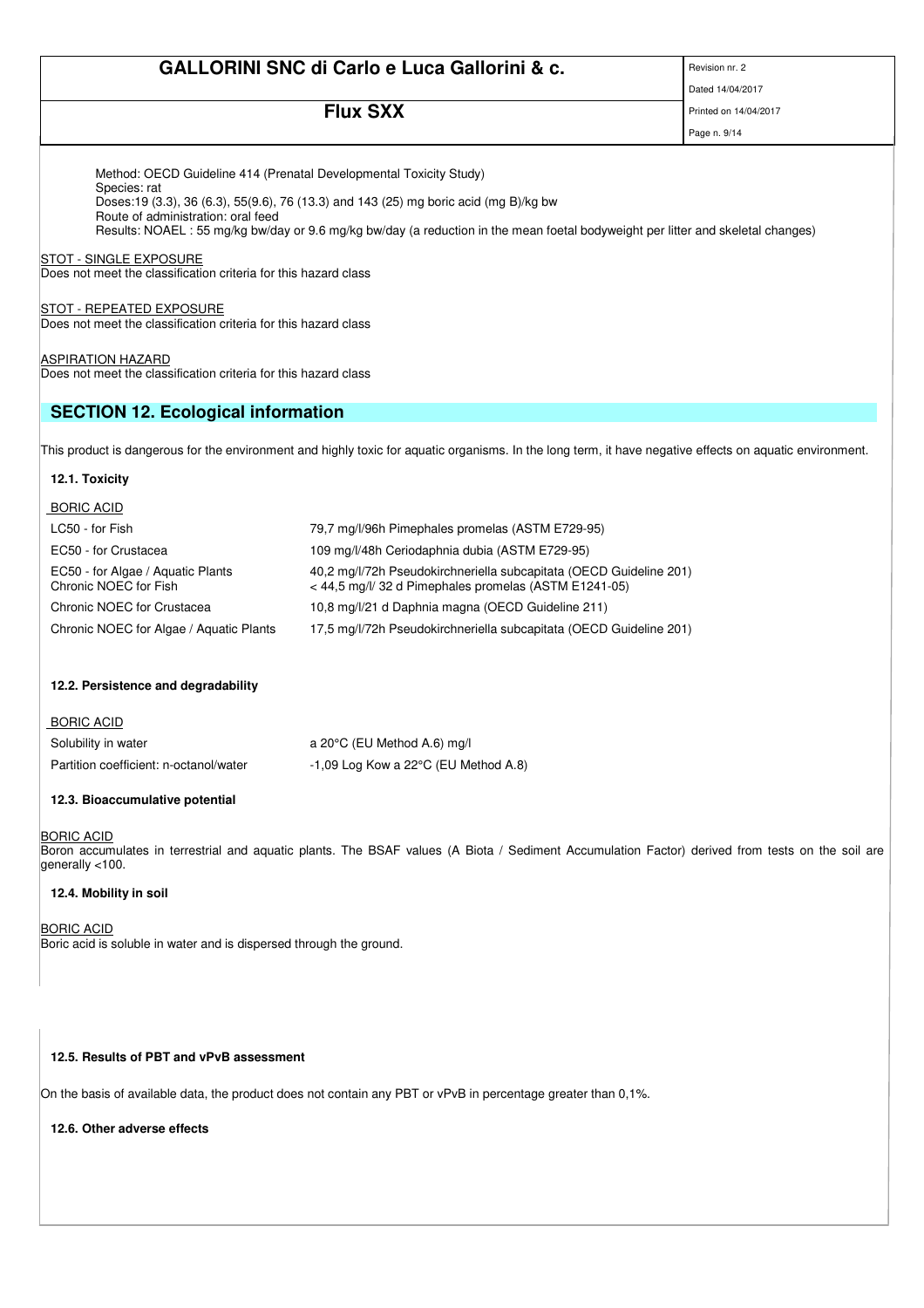# **FILIX SXX** Printed on 14/04/2017

Page n. 10/14

Information not available

# **SECTION 13. Disposal considerations**

## **13.1. Waste treatment methods**

Reuse, when possible. Product residues should be considered special hazardous waste. The hazard level of waste containing this product should be evaluated according to applicable regulations.

Disposal must be performed through an authorised waste management firm, in compliance with national and local regulations.

CONTAMINATED PACKAGING

Contaminated packaging must be recovered or disposed of in compliance with national waste management regulations.

# **SECTION 14. Transport information**

The Product is not classified as a flammable solid on the basis of tests conducted according to the method A. 10 of the EC Reg. 440/2008, conducted on 2017.04.13.

# **14.1. UN number**

| The Product is not classified as HAZARDOUS<br><b>SUBSTANCE</b> |
|----------------------------------------------------------------|
| The Product is not classified as HAZARDOUS SUBSTANCE           |
| The Product is not classified as HAZARDOUS SUBSTANCE           |
| The Product is not classified as HAZARDOUS SUBSTANCE           |
|                                                                |

# **14.2. UN proper shipping name**

| ADR / RID: | Not applicable |
|------------|----------------|
| IMDG:      | Not applicable |
| IATA:      | Not applicable |

# **14.3. Transport hazard class(es)**

| ADR / RID: | Not applicable | Not applicable |
|------------|----------------|----------------|
| IMDG:      | Not applicable | Not applicable |
| IATA:      | Not applicable | Not applicable |

### **14.4. Packing group**

| ADR / RID, IMDG, IATA: |
|------------------------|
|------------------------|

## **14.5. Environmental hazards**

| ADR / RID: | Not applicable |
|------------|----------------|
| IMDG:      | Not applicable |
| IATA:      | Not applicable |

## **14.6. Special precautions for user**

ADR / RID:

| IMDG: Not            | EMS: F-A, S-F Not applicable |
|----------------------|------------------------------|
| applicable           |                              |
| IATA: Not applicable | Cargo: Not applicable        |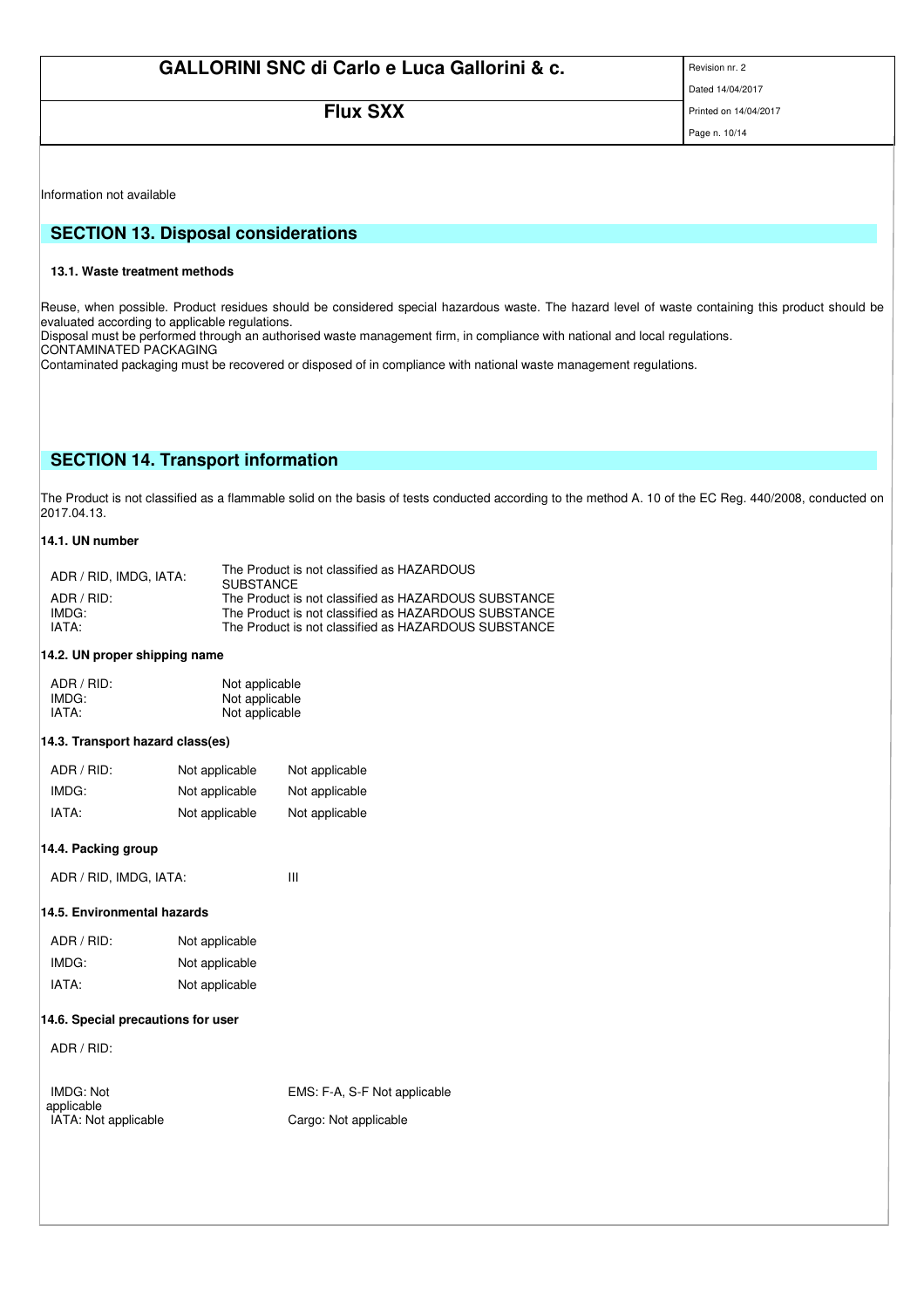**FILIX SXX** Printed on 14/04/2017

Page n. 11/14

Pass.:

Special Instructions:

### **14.7. Transport in bulk according to Annex II of Marpol and the IBC Code**

Information not relevant

# **SECTION 15. Regulatory information**

#### **15.1. Safety, health and environmental regulations/legislation specific for the substance or mixture**

Seveso Category - Directive 2012/18/EC: E1 - ENVIRONMENTAL HAZARDS - Acute 1 or Chronic 1

Restrictions relating to the product or contained substances pursuant to Annex XVII to EC Regulation 1907/2006

Contained substance

**30.** Substances which appear in Part 3 of Annex VI to Regulation (EC) No 1272/2008 classified as toxic to reproduction category 1A or 1B (Table 3.1) or toxic to reproduction category 1 or 2 (Table 3.2) and listed as follows: - Reproductive toxicant category 1A adverse effects on sexual function and fertility or on development (Table 3.1) or reproductive toxicant category 1 with R60 (May impair fertility) or R61 (May cause harm to the unborn child) (Table 3.2) listed in Appendix 5 — Reproductive toxicant category 1B adverse effects on sexual function and fertility or on development (Table 3.1) or reproductive

toxicant category 2 with R60 (May impair fertility) or R61 (May cause harm to the unborn child) (Table 3.2) listed in Appendix 6

#### Point **30 BORIC ACID Reg. no.: 01-2119486683-25-0027**

Without prejudice to the other parts of this Annex the following shall apply to entries 28 to 30: 1. Shall not be placed on the market, or used,

- as substances,
	- as constituents of other substances, or,
- in mixtures,

for supply to the general public when the individual concentration in the substance or mixture is equal to or greater than:

- either the relevant specific concentration limit specified in Part 3 of Annex VI to Regulation (EC) No 1272/2008, or,
- the relevant generic concentration limit specified in Part 3 of Annex I of Regulation (EC) No 1272/2008.
- Without prejudice to the implementation of other Community provisions relating to the

classification, packaging and labelling of substances and mixtures, suppliers shall ensure before the placing on the market that the packaging of such substances and mixtures is marked visibly, legibly and indelibly as follows: 'Restricted to professional users'.

- 2. By way of derogation, paragraph 1 shall not apply to:
	- (a) medicinal or veterinary products as defined by Directive 2001/82/EC and Directive 2001/83/EC;
	- (b) cosmetic products as defined by Directive 76/768/ EEC;
	- (c) the following fuels and oil products:
	- motor fuels which are covered by Directive 98/ 70/EC, — mineral oil products intended for use as fuel in mobile or fixed combustion plants,
	-
	- fuels sold in closed systems (e.g. liquid gas bottles); (d) artists' paints covered by Regulation (EC) No 1272/2008;
	- (e) the substances listed in Appendix 11, column 1, for the applications or uses listed in Appendix 11, column 2. Where a date is specified in column 2 of Appendix 11, the derogation shall apply until the said date.

#### Substances in Candidate List (Art. 59 REACH)

**BORIC ACID (**Reg. no.: 01-2119486683-25-0027)

Substances subject to authorisarion (Annex XIV REACH)

None

Substances subject to exportation reporting pursuant to (EC) Reg. 649/2012:

None

Substances subject to the Rotterdam Convention:

None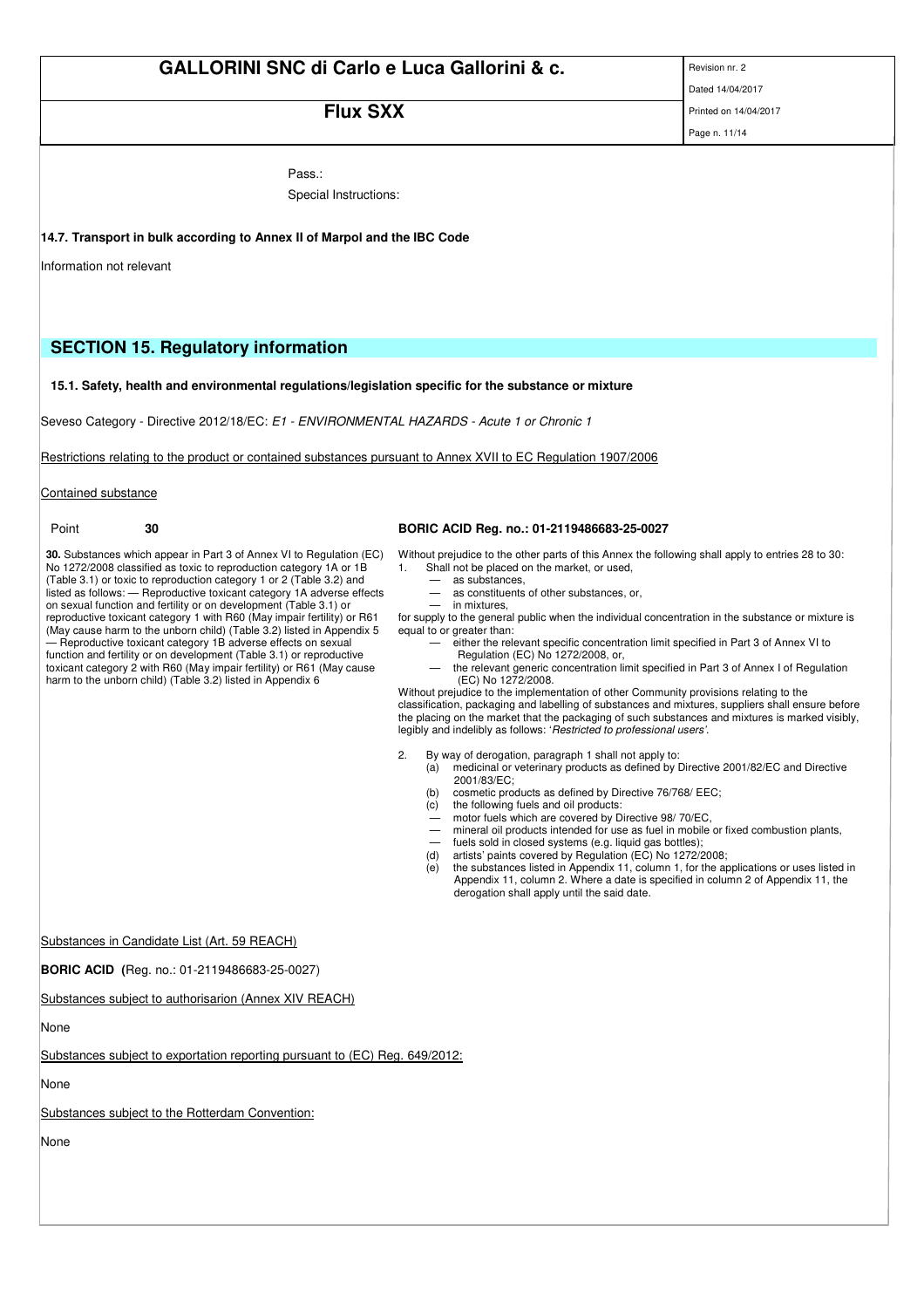|                                                               | <b>GALLORINI SNC di Carlo e Luca Gallorini &amp; c.</b>                                                                                                     | Revision nr. 2                         |
|---------------------------------------------------------------|-------------------------------------------------------------------------------------------------------------------------------------------------------------|----------------------------------------|
|                                                               | <b>Flux SXX</b>                                                                                                                                             | Dated 14/04/2017                       |
|                                                               |                                                                                                                                                             | Printed on 14/04/2017<br>Page n. 12/14 |
|                                                               |                                                                                                                                                             |                                        |
|                                                               | Substances subject to the Stockholm Convention:                                                                                                             |                                        |
| None                                                          |                                                                                                                                                             |                                        |
| Healthcare controls                                           |                                                                                                                                                             |                                        |
|                                                               | Workers exposed to this chemical agent must not undergo health checks, provided that available risk-assessment data prove that the risks related to the     |                                        |
|                                                               | workers' health and safety are modest and that the 98/24/EC directive is respected.                                                                         |                                        |
|                                                               |                                                                                                                                                             |                                        |
| 15.2. Chemical safety assessment                              |                                                                                                                                                             |                                        |
|                                                               | A chemical safety assessment has been performed for the following contained substances:                                                                     |                                        |
| <b>BORIC ACID</b>                                             |                                                                                                                                                             |                                        |
|                                                               | <b>SECTION 16. Other information</b>                                                                                                                        |                                        |
|                                                               | Text of hazard (H) indications mentioned in section 2-3 of the sheet:                                                                                       |                                        |
|                                                               |                                                                                                                                                             |                                        |
| Repr. 1B                                                      | Reproductive toxicity, category 1B                                                                                                                          |                                        |
|                                                               |                                                                                                                                                             |                                        |
|                                                               |                                                                                                                                                             |                                        |
|                                                               |                                                                                                                                                             |                                        |
| <b>H360Df</b>                                                 | May damage the unborn child. Suspected of damaging fertility.                                                                                               |                                        |
| <b>H360FD</b>                                                 | May damage fertility. May damage the unborn child.                                                                                                          |                                        |
|                                                               |                                                                                                                                                             |                                        |
|                                                               |                                                                                                                                                             |                                        |
|                                                               |                                                                                                                                                             |                                        |
| LEGEND:                                                       | ADR: European Agreement concerning the carriage of Dangerous goods by Road                                                                                  |                                        |
|                                                               | <b>CAS NUMBER: Chemical Abstract Service Number</b><br>CE50: Effective concentration (required to induce a 50% effect)                                      |                                        |
|                                                               | CE NUMBER: Identifier in ESIS (European archive of existing substances)                                                                                     |                                        |
| CLP: EC Regulation 1272/2008<br>DNEL: Derived No Effect Level |                                                                                                                                                             |                                        |
| EmS: Emergency Schedule                                       |                                                                                                                                                             |                                        |
|                                                               | GHS: Globally Harmonized System of classification and labeling of chemicals<br>IATA DGR: International Air Transport Association Dangerous Goods Regulation |                                        |
|                                                               | IC50: Immobilization Concentration 50%<br>IMDG: International Maritime Code for dangerous goods                                                             |                                        |
|                                                               | IMO: International Maritime Organization                                                                                                                    |                                        |
| LC50: Lethal Concentration 50%                                | INDEX NUMBER: Identifier in Annex VI of CLP                                                                                                                 |                                        |
| LD50: Lethal dose 50%                                         |                                                                                                                                                             |                                        |
| OEL: Occupational Exposure Level                              | PBT: Persistent bioaccumulative and toxic as REACH Regulation                                                                                               |                                        |
|                                                               | PEC: Predicted environmental Concentration                                                                                                                  |                                        |
| PEL: Predicted exposure level                                 | PNEC: Predicted no effect concentration                                                                                                                     |                                        |
| REACH: EC Regulation 1907/2006                                |                                                                                                                                                             |                                        |
| <b>TLV: Threshold Limit Value</b>                             | RID: Regulation concerning the international transport of dangerous goods by train                                                                          |                                        |
| TWA STEL: Short-term exposure limit                           | TLV CEILING: Concentration that should not be exceeded during any time of occupational exposure.                                                            |                                        |
|                                                               |                                                                                                                                                             |                                        |
|                                                               |                                                                                                                                                             |                                        |
|                                                               |                                                                                                                                                             |                                        |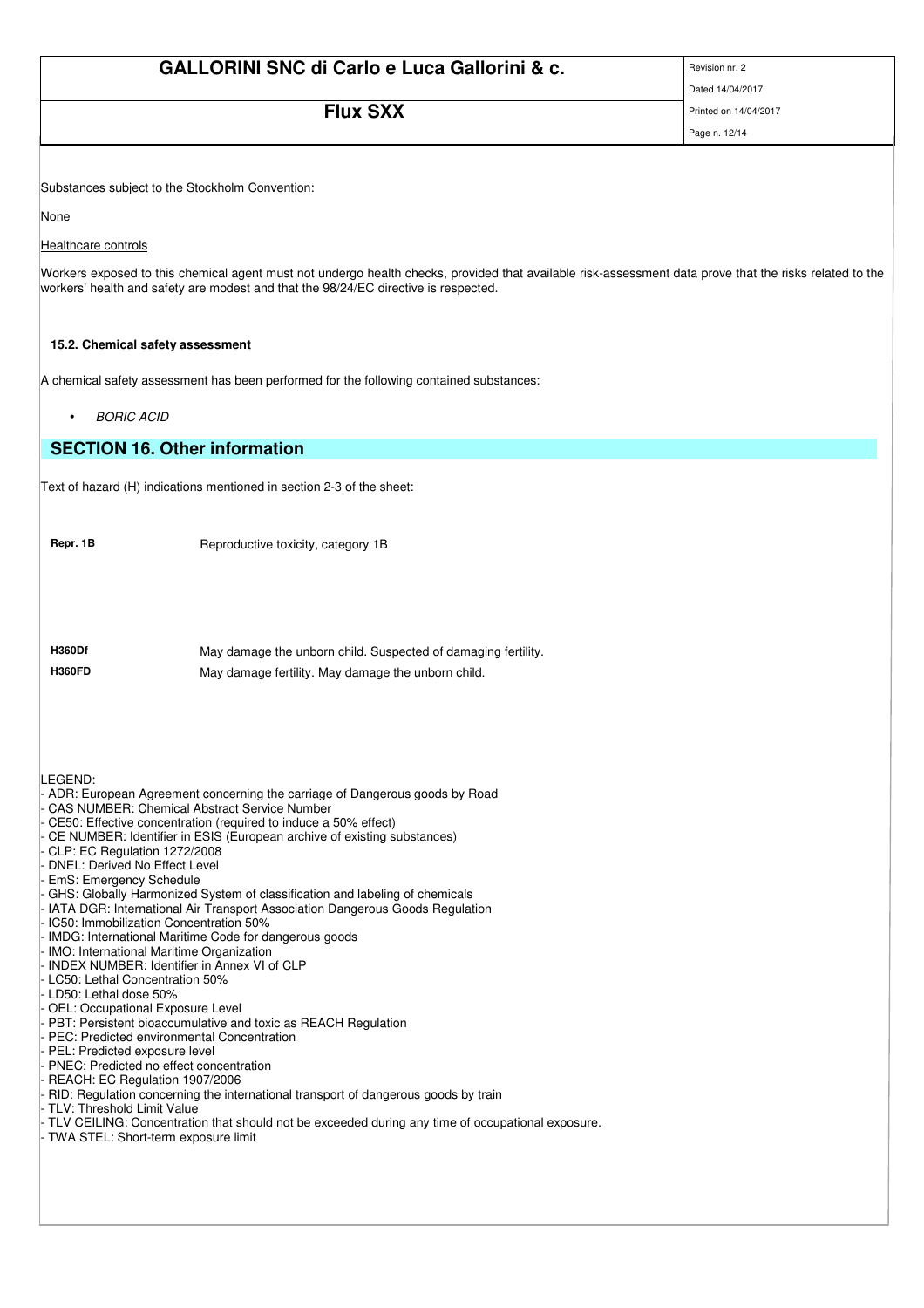# **FILIX SXX** Printed on 14/04/2017

Page n. 13/14

TWA: Time-weighted average exposure limit - VOC: Volatile organic Compounds vPvB: Very Persistent and very Bioaccumulative as for REACH Regulation WGK: Water hazard classes (German). **Classification according to Regulation (EC) Nr. 1272/2008 Classification procedure** Reproductive toxicity, category 1B, H360Df - May damage the unborn child. Reproductive toxicity, category i.b., H360DT - May damage the unborn child.<br>Suspected of damaging fertility. GENERAL BIBLIOGRAPHY 1. Regulation (EU) 1907/2006 (REACH) of the European Parliament 2. Regulation (EC) 1272/2008 (CLP) of the European Parliament 3. Regulation (EU) 790/2009 (I Atp. CLP) of the European Parliament 4. Regulation (EU) 2015/830 of the European Parliament 5. Regulation (EU) 286/2011 (II Atp. CLP) of the European Parliament 6. Regulation (EU) 618/2012 (III Atp. CLP) of the European Parliament 7. Regulation (EU) 487/2013 (IV Atp. CLP) of the European Parliament 8. Regulation (EU) 944/2013 (V Atp. CLP) of the European Parliament 9. Regulation (EU) 605/2014 (VI Atp. CLP) of the European Parliament 10. Regulation (EU) 2015/1221 (VII Atp. CLP) of the European Parliament 11. Regulation (EU) 2016/918 (VIII Atp. CLP) of the European Parliament The Merck Index. - 10th Edition Handling Chemical Safety - INRS - Fiche Toxicologique (toxicological sheet) Patty - Industrial Hygiene and Toxicology - N.I. Sax - Dangerous properties of Industrial Materials-7, 1989 Edition IFA GESTIS website - ECHA website Database of SDS models for chemicals - Ministry of Health and ISS (Istituto Superiore di Sanità) - Italy **Note for the recipient of the Safety Data Sheet (SDS):** This SDS was authored by Flashpoint S.r.l. on the basis of:

- a) the provisions contained in EC Regulation no.1907/2006 (REACH), and in particular Article 31 and Annex II of the Regulation, and its subsequent amendments, and
- b) information provided by the "Supplier" identified in Section 1 of this SDS and in particular the data necessary to:
	- i) identify the substance (mono-constituent, multi-constituent or UVCB) or the mixture;
	- ii) describe the physical and chemical properties (Section 9),
	- iii) describe the toxicological properties (Section 11)
	- iv) describe the eco-toxicological properties (Section 12), and
	- v) appropriately characterize the other sections of the SDS.

Considering that the "data search" in scientific literature and testing for the evaluation of the properties for the substance or the mixture are under the responsibility of the Supplier, Flashpoint S.r.l. assumes no responsibility concerning reliability and completeness of the information referred to the above mentioned point b) in authoring this SDS.

The recipient of this SDS shall make sure of reading and understanding the information included by all people who handle, store, use, or otherwise come into contact in any way with the substance or mixture to which this SDS is referred to. In particular, the recipient shall provide adequate training to the personnel for the use of hazardous substances and/or mixtures. The recipient shall verify the suitability and completeness of the provided information according to the specific use of the substance or mixture.

However, the substance or mixture referred to by this SDS shall not be used for uses other than those specified in Section 1. The Supplier don't assume responsibility for improper uses. Since the use of the product does not fall under the direct control of the Supplier, the user shall, under his own responsibility, fulfill national and EU regulations concerning health and safety.

The information included in this SDS are provided in good faith and are based on the current state of scientific and technical knowledge, at the revision date indicated, available to the Supplier indicated in Section 1 of this SDS. It shall not be meant that the SDS is a guarantee of any specific property of the substance or mixture. The information concern only to the substance or mixture specifically designated in Section 1 and it could not be valid for the substance or mixture used in combination with other materials or in any process not specified in the text.

This version of the SDS substitutes all the previous versions.